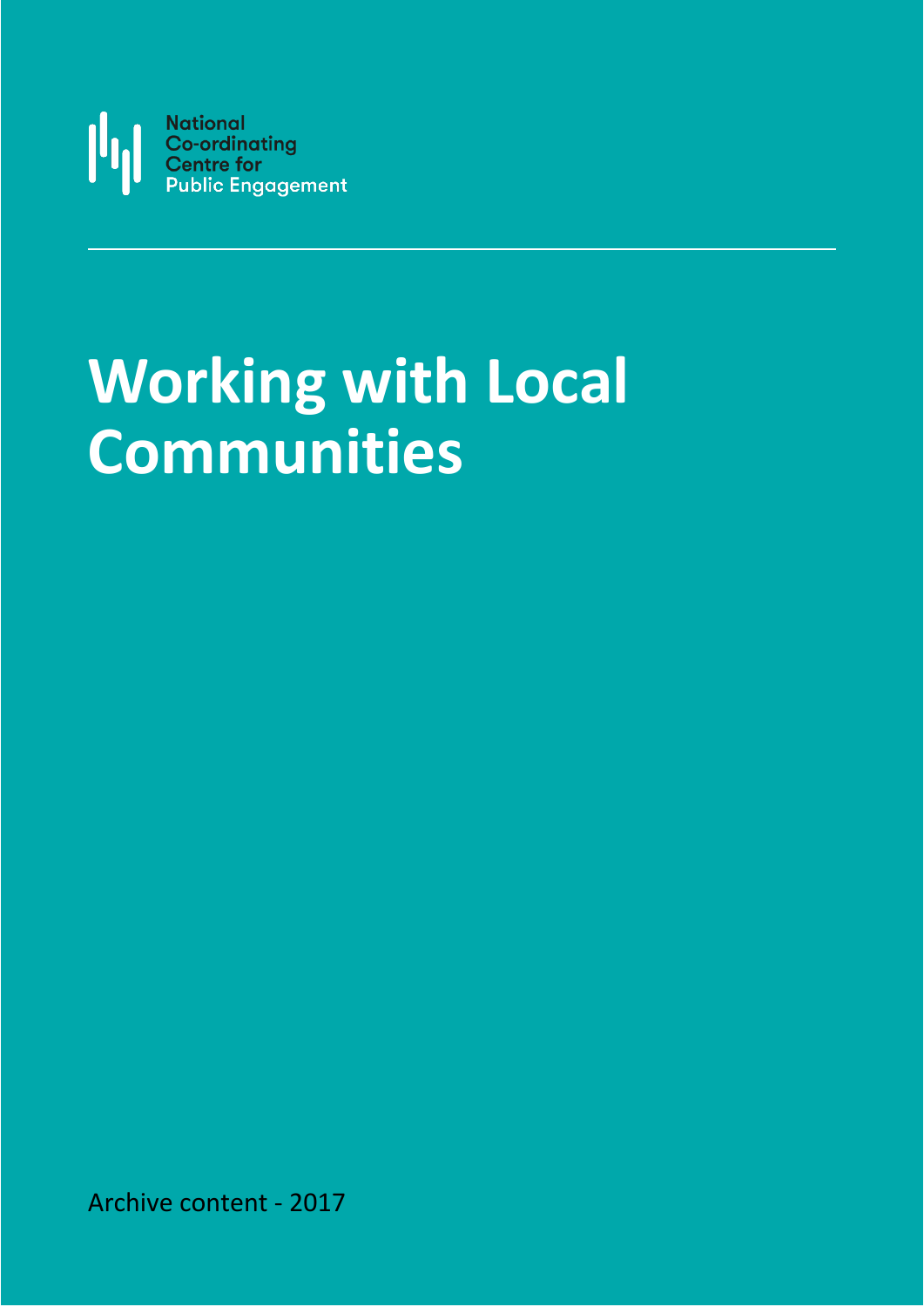## **Introduction**

Community-university partnerships can be of mutual benefit to the partners that engage in them. This comes about through exciting two way exchanges of knowledge, experience and skills between university staff and community partners. Whilst there are challenges to overcome, getting involved in work that is of benefit to local communities is often stimulating and rewarding. For many university staff it is a welcome complement to their day to day university focused life. This guide has been written by staff at the **[Community University Partnership Programme \(Cupp\)](http://about.brighton.ac.uk/cupp/)** in Brighton and takes an approach that starts from an analysis of local needs and assets within and outside of the university. It is designed to be applicable to any university. However, it is likely that many activities with communities are already underway and are at different stages of development in the institution. This approach may serve as a starting point for a growth of these activities.

Whilst there is no single path to successful working with communities, there are a number of principles that we have found particularly useful. Seeking mutual benefit between a university and the communities it seeks to work with has been central for Cupp at Brighton as it gives a clear incentive for partnerships to last. Alongside this we have found aiming for as equitable power relationships as possible is very important. This is challenging to achieve and is best seen as a lens by which to view and assess the work. In process terms 'co-production' is key, right though project development to project delivery and evaluation, and in governance and dissemination. Above all we would contend that this work in the early stages (perhaps the first 10 years!) is often highly developmental. Early on in the Cupp story our Pro Vice Chancellor, Stuart Laing, freed us up to 'define it in the doing'. This has liberated us to have a go when we weren't sure, to take risks, and to keep momentum when otherwise we might have got stuck.

### **Getting started**

Whilst working with local communities is hugely rewarding, it is important to manage expectations about what you can do together. The following suggestions will help you to think through how you might approach developing work in this area:

#### **Principles and values**

- **Aspire to equitable partnerships with local communities**. This will mean developing joint arrangements with community partners and service users in project governance, development, evaluation and dissemination
- **Establish a shared language** a process, as opposed to an event, requiring considerable ongoing attention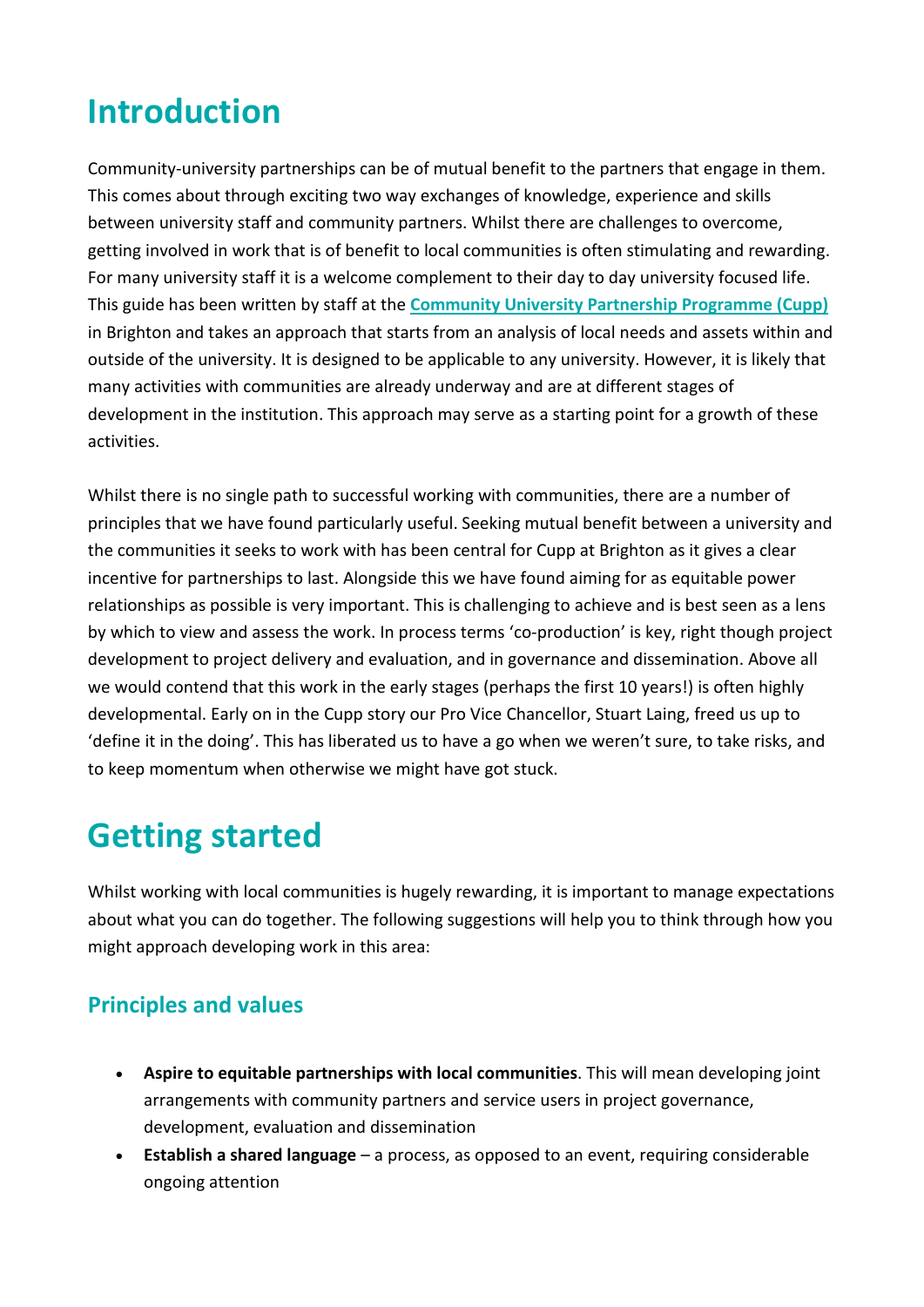- **Consider the needs of marginalised and excluded communities as well as the mainstream**
- **Develop an effective long term strategic approach**, even if only short term resource can be identified. Communities will not welcome short lived attempts at partnerships
- **Communities, like the university should not be treated as if they are homogenous**

#### **Process**

- **Assess and utilise the specific university asset of knowledge and expertise**. What are the research, teaching and other strengths of the university? (see Brighton and Cambridge community engagement reports as examples)
- **Analyse local community needs, requirements and expertise**. This can be done via a formal study (see Taking Account as an example) or through systematic interviews with key stakeholders. The latter can be a very useful relationship building exercise in its own right
- **If responding to a specific request from a community organisation, consider whether the university has the skills to respond to the request.** It may be that another organisation is better suited to respond
- **Develop appropriate internal infrastructures to support community partnerships**. This should include brokerage, project development, support and communications designed to ensure equitable access to partnerships with the university. These infrastructures should both facilitate developing a one off partnership for a specific project, and developing a long term strategy for managing and supporting engagement with local communities
- **Develop mutual goals for social and economic impact of the work for both university and external audiences**, and for developing links to university research and teaching
- **Develop project work, networks or communities of practice** that can sustain partnerships, if appropriate, beyond an initial phase
- **Develop an evaluation framework** as early as you can. Decide what you are going to measure and how. Consider leaning on any benchmarks and approaches developed by others rather than inventing your own; consider how the process and outcomes of measurement are useful to community and university

#### **Things to bear in mind**

- **Don't assume that the community is waiting to be 'rescued' or that there is a lack of information, skills and resources within communities as a whole that are waiting for academic input**. In fact there will already by sophisticated community development work underway and active and informed individuals ready to collaborate. You will need to sensitively negotiate the university's role with community partners
- **Both parties may need to be persuaded of the value and potential of partnership working**. Consider how community partnerships might fit with the university mission. If this can't be demonstrated the activity is unlikely to be sustained. Consider also the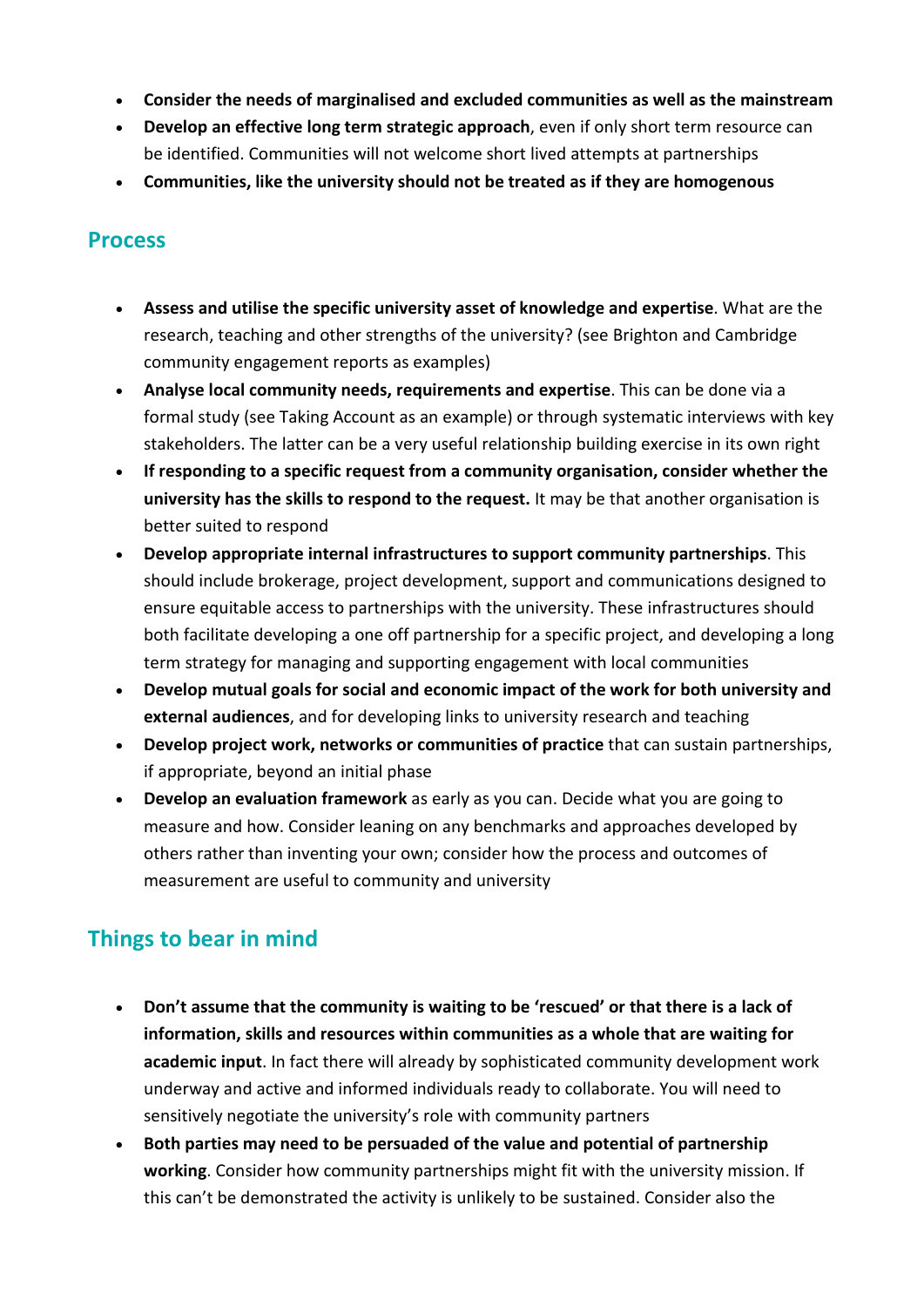strategic benefits to communities and the organisations and networks that support them. High quality ongoing communications will be needed to keep the value of the work to the fore, and to share how much progress is being made

- **Take spatial issues seriously**. Think carefully about the symbolic meaning of space for community-university partnerships. Are academics generally expecting community practitioners to come to them? Might some meetings or seminars be best delivered on university soil and others in the community? It is helpful to provide opportunities for community members to physically come in to the university, particularly if they might be reticent for some reason or another. However, it can be equally useful to get academics to visit community organisations, taking them out of their normal arena and helping them understand better the context of the community work
- **Don't let definitional problems stop you in your tracks**. There are inherent weaknesses in the language around the work. The most established international term of 'community university' engagement is problematic. What is contained within 'community' and where does the university fit within it? The university is part of the community and many staff who work on Cupp projects have a significant stake in community practice or activity
- **Commitees and working groups don't always help**. In working within the university, don't overly concern yourself with committees and working groups. Find the spaces between the bureaucratic structures and work through them first. The committees will still be there to take your processes through later. In working with community organisations, don't overly concern yourself with organisational form, look at what useful relationships can be made, and what benefit is being produced. At Cupp, we have found that the appropriate partners for any piece of work might come from a variety of sectors, including public and statutory sectors. In fact the strongest pieces of work have often been where all relevant sectors and service users have been involved together, from the start
- **Use community-university brokers who can work across different cultures and in different languages**. So called 'boundary spanners' can be very useful. Many academics are community activists in their own right. Many community practitioners are experienced researchers and academics

# **Top tips**

- **Set up links that fit with the strengths of the university**. Those partnerships that work best link closest to core business of research and teaching
- **Think local.** If you are new to community-university partnerships, it is likely that the more local the partnerships are, the more likely they are to work
- **Begin work with people who want to work with you**. Concentrate on beneficiaries of the work and develop communities of practice to link those involved. Prioritise your attentions on those who want to work with you and address the barriers to their participation. Although positioned as a central university resource Cupp has not adopted a 'managerial'